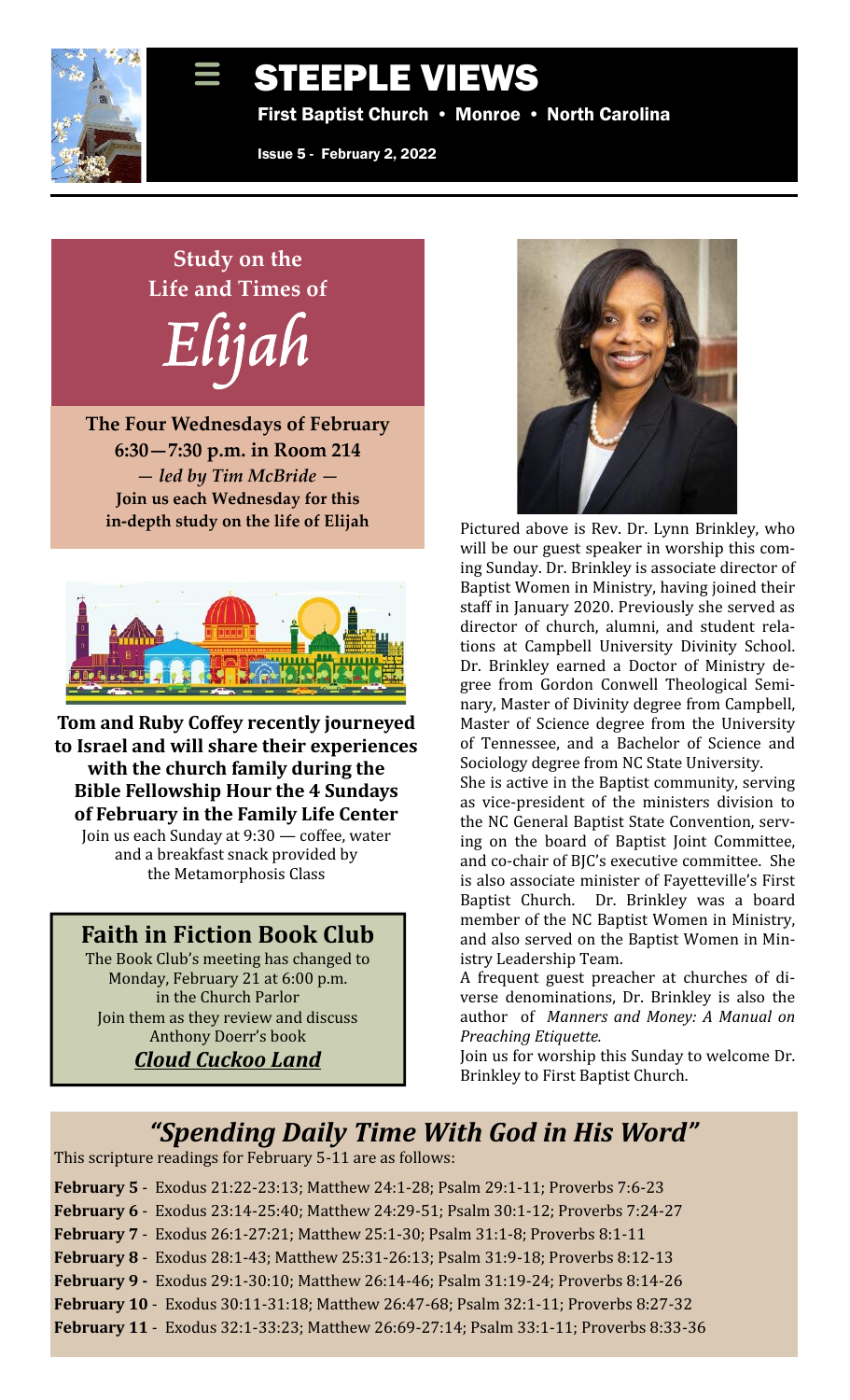#### **Church Calendar**

#### **Sunday, February 6**

9:30 am Bible Fellowship - *Rooms 214 / 318* 10:30 am Morning Worship - *Sanctuary/Facebook* 4:00 pm Board of Deacons -*Family Life Center*

**Monday, February 7** 7:15 pm Chancel Ringers - *Handbell Room*

**Tuesday, February 8** 6:30 pm Board of Trustees - *Family Life Center*

**Wednesday, February 9** 6:30 pm Study on Elijah *- FLC* 7:30 pm Chancel Choir - *Choir Room*

**Friday & Saturday, February 11 & 12** 9:30 am Quilting Retreat - *Family Life Center*

#### *Prayer Concerns*

Ken Murray - Libby Totty - Jon Mackay - Jim Davis Carol Baker - Ray Sowder - Joy Shute - Ed Varney Katherine Cox - Phyllis Overton Carol Findley in the death of her sister, Nancy Rice Mike McBride, brother of Tim McBride Shirley Clanton, friend of Frances Knight Ross Randgaard, brother of Carol Findley Becky Shue, sister-in-law of Joyce Forbes Dr. Harry E. Poovey, former pastor Charles Penegar, brother of Max Penegar Nancy Hall, Sew Faithful Quilters member Denise Smith, niece of Ken Murray Bill Thaxton

Emma Hemphill, family member of Chris Dawson Daniel Mackay, brother of Jonathan Mackay Connell O'Neill, son of Tex and Eleanor O'Neill Kevin Casner, son of Ray and Gerry Casner

# **Facts & Figures:**

#### **Sunday, January 30, 2022**

| Weekly Budget Requirements \$       | 7.786 |
|-------------------------------------|-------|
|                                     | 5.969 |
| Budget Receipts to Date  \$ 170,016 |       |
|                                     |       |



**Steeple Views First Baptist Church** 109 Morrow Avenue Monroe NC 28112 704-283-8534

## **RETURN SERVICE REQUESTED** Web-site …………………………………………………………………………………………………………………………………….…… …….……………..www.fbcmonroenc.com Christopher S. Dawson, Senior Minister ………………………………………………………………………….……………………... ……...cdawson@fbcmonroenc.com Beth Adams, Church Accompanist ……………………………………………………………………………………………………………………. badams@fbcmonroenc.com

| . kcole@fbcmonroenc.com_ |
|--------------------------|
| .msalyssaprek@gmail.com  |
|                          |
|                          |

**Vision Statement:** *"First Baptist Church Monroe exists to Love God, Love Within, and Love Beyond"*

## *Worship February 6 - 10:30 a.m.*

# **This Week's Committees**

**Livestreaming Equipment for Worship:** 

Matt Dinkins

**Ushers:** Carol Findley, Sheila London, Joel Myers

> **Worship Leader:** Don Haver

**Children's Worship Leader:** Ruby Coffey

> **Money Counters:** Sheila London